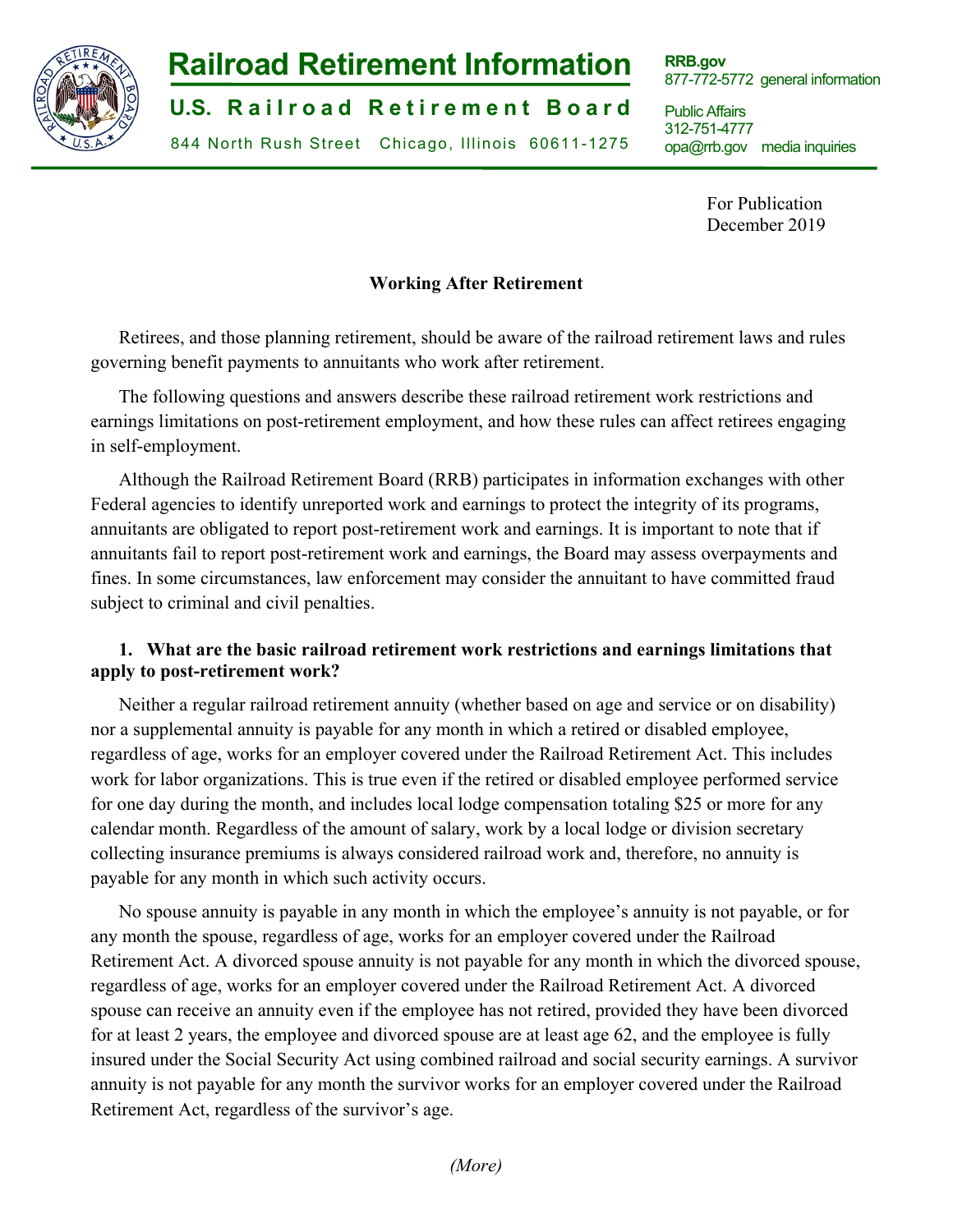Also, like social security benefits, railroad retirement tier I benefits paid to employees, spouses and divorced spouses, and tier I and tier II benefits paid to survivors, are subject to deductions if an annuitant's earnings exceed certain exempt amounts. These earnings deductions do not apply to those who have attained full social security retirement age.

Full retirement age for employees and spouses is age 66 for those born from 1943 through 1954 and gradually increases to age 67 for those born in 1960 or later. Full retirement age for survivor annuitants ranges from age 66 for those born from 1945 through 1956 to age 67 for those born in 1962 or later.

 Deductions for all annuitants, however, remain in effect for the months before the month of full retirement age during the calendar year of attainment. (The attainment of full retirement age does not mean an annuitant can return to work for an employer covered under the Railroad Retirement Act. As explained above, no annuity is payable for any month in which the annuitant works for a railroad employer, regardless of the annuitant's age).

Additional deductions are assessed for retired employees and spouses who work for their last preretirement nonrailroad employer (see question 3). Also, special restrictions apply to disability annuitants (see questions 5 and 6).

## **2. What are the current exempt earnings amounts for those non-disability annuitants subject to earnings limitations?**

For those under full retirement age throughout 2020, the exempt earnings amount rises to \$18,240 from \$17,640 in 2019. For beneficiaries attaining full retirement age in 2020, the exempt earnings amount rises to \$48,600 from \$46,920 in 2019 for the months before the month full retirement age is attained.

For those under full retirement age throughout the year, the earnings deduction is \$1 in benefits for every \$2 of earnings over the exempt amount. For those attaining full retirement age in 2020, the deduction is \$1 for every \$3 of earnings over the exempt amount in the months before the month full retirement age is attained.

Earnings received for services rendered, plus any net earnings from self-employment, are considered when assessing deductions for earnings. Interest, dividends, certain rental income or income from stocks, bonds, or other investments are not generally considered earnings for this purpose.

## **3. What are the additional deductions applied to the annuities of retired employees and spouses working for their last pre-retirement nonrailroad employer?**

Retired employees and spouses, regardless of age, who work for their last pre-retirement nonrailroad employer are also subject to an earnings deduction in their tier II and railroad retirement supplemental annuity benefits, if applicable, of \$1 for every \$2 in earnings up to a maximum reduction of 50 percent. The deductions in the tier II benefits and supplemental annuities of individuals who work for pre-retirement nonrailroad employers apply even if earnings do not exceed the tier I exempt earnings limits. Also, while tier I earnings deductions stop when an annuitant attains full retirement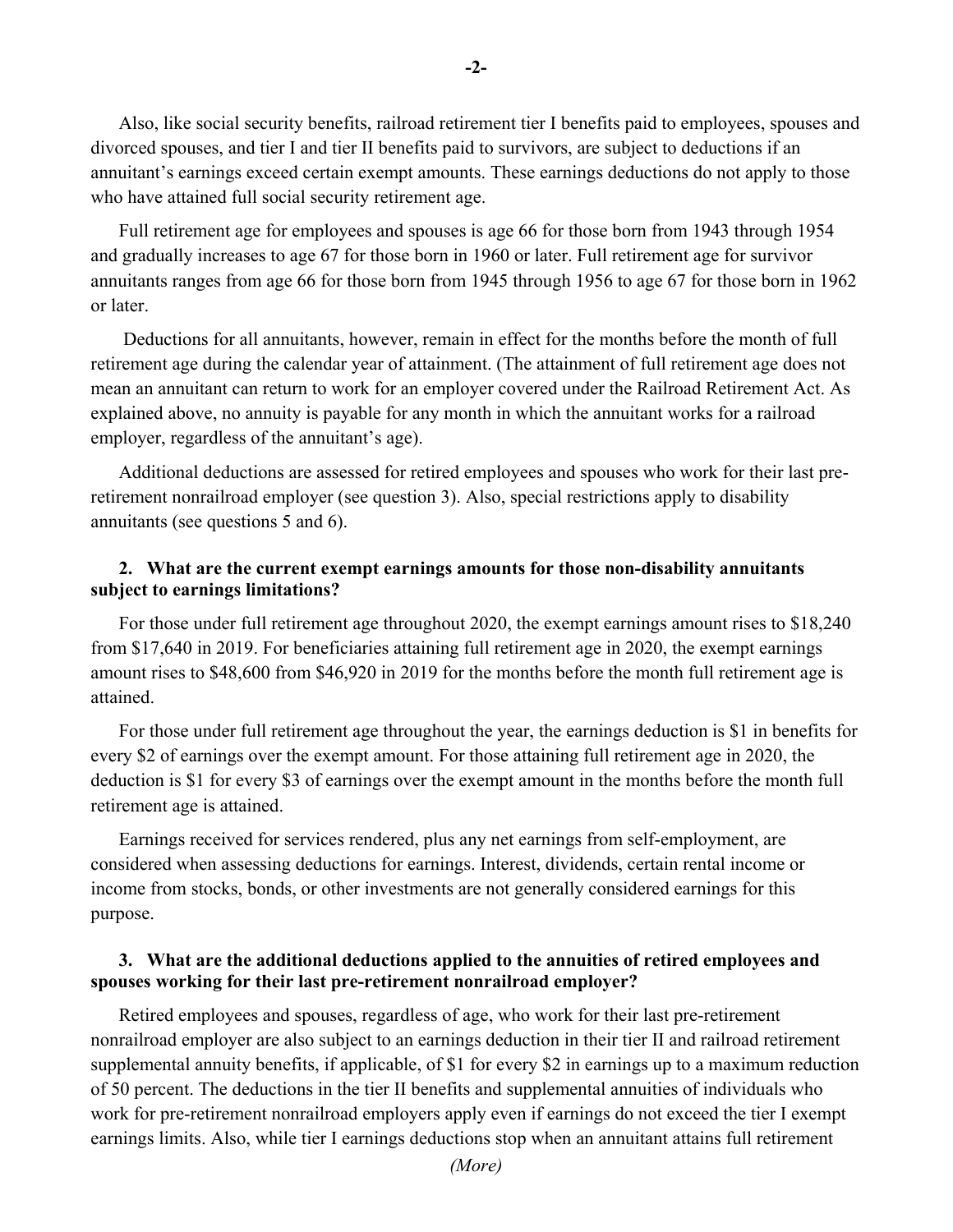age, these tier II and supplemental annuity deductions continue to apply after the attainment of full retirement age. Work that begins on the same day as the annuity beginning date is not last preretirement non-railroad employment.

#### **4. Can a retired employee's earnings also reduce a spouse's benefit?**

A spouse benefit is subject to reductions not only for the spouse's earnings, but also for the earnings of the employee, regardless of whether the earnings are from service for the last preretirement nonrailroad employer or other post-retirement employment. An annuity paid to a divorced spouse may continue despite the employee's work activity. However, the employee's non-railroad earnings over the annual earnings exempt amount may reduce a divorced spouse benefit.

#### **5. How do post-retirement work activity and earnings affect disability annuities?**

**Any work** performed by a disabled annuitant - whether for payment or not - may be considered an indication of recovery from disability and **must be reported promptly**. Failure to report such work activity timely could result in overpaid annuities, which must be repaid, as well as severe financial penalties.

In addition, a disability annuity is not payable for any month in 2020 in which the disabled employee annuitant earns more than \$990 (\$950 in 2019) in any employment or net self-employment, exclusive of disability-related work expenses. If a disabled employee annuitant's earnings in a year (after deduction of disability-related work expenses) exceed the annual limit, the annuity is not payable for the number of months derived by dividing the amount by which those earnings exceed the annual limit by the amount of the monthly limit. Any resulting fraction of a month equal to or greater than one-half (0.5) is rounded up, increasing the number of months in which the annuity is not payable by one. For example, a disabled employee annuitant earns \$15,900 in 2020, which is \$3,525 over the 2020 annual limit of \$12,375. Dividing \$3,525 by \$990 yields 3.56. As .56 is more than one-half, the annuitant would lose 4 months of benefits.

These disability work restrictions apply until the disabled employee annuitant attains full retirement age which, as stated earlier, ranges from age 66 to age 67, depending on the year of birth. These work restrictions apply even if the annuitant has 30 years of railroad service. Also, a disabled employee annuitant who works for his or her last pre-retirement nonrailroad employer would be subject to the additional earnings deduction that applies in these cases.

## **6. Do the special earnings restrictions listed in question 5 apply to disabled widow(er) and disabled child annuitants?**

The earnings restrictions listed in question 5 do **not** apply to disabled widow(er)s **under age 60** or to disabled children. However, the annuity of an unmarried disabled widow(er) technically becomes an age annuity when the widow(er) attains age 60. Therefore, regular annual earnings restrictions (see question 2) apply beginning with the month the widow(er) attains age 60 and ending with the month before the month the widow(er) attains full retirement age.

**-3-**